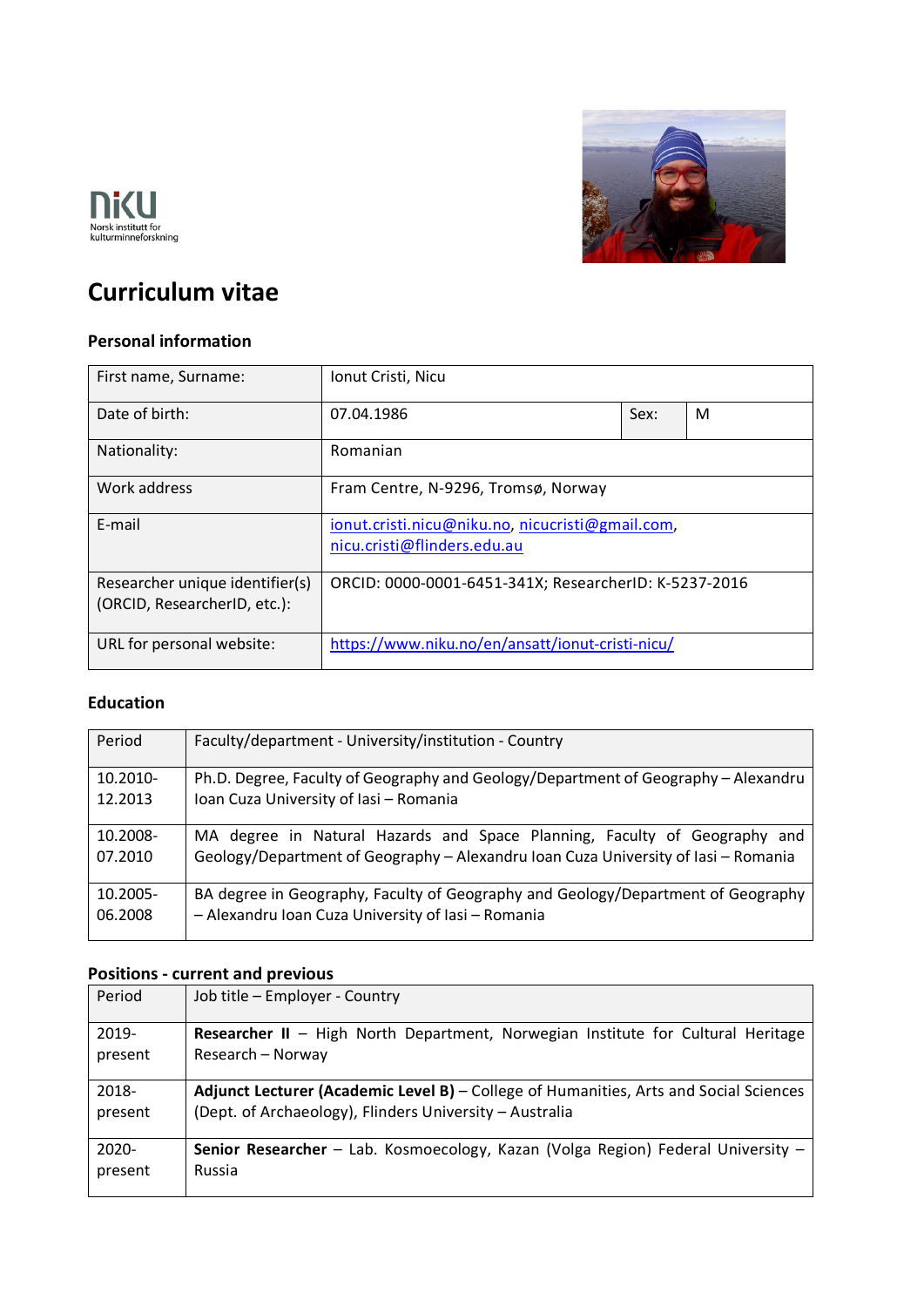| 2017-2020 | Associate Professor - Faculty of Geography and Geology, Department of Geography,<br>Alexandru Ioan Cuza University of Iasi - Romania                                                 |
|-----------|--------------------------------------------------------------------------------------------------------------------------------------------------------------------------------------|
| 2016-2019 | Research Scientist - Interdisciplinary Research Department - Field Science, Alexandru<br>Ioan Cuza University of Iasi - Romania                                                      |
| 2016-2018 | <b>Senior Researcher</b> – Lab. Kosmoecology, Kazan (Volga Region) Federal University –<br>Russia                                                                                    |
| 2015-2018 | Adjunct Lecturer (Academic Level B) - School of Humanities and Creative Arts, Faculty<br>of Education, Humanities and Law (Dept. of Archaeology), Flinders University -<br>Australia |
| 2009-2016 | Assistant Researcher - Interdisciplinary Research Department - Field Science,<br>Alexandru Ioan Cuza University of Iasi - Romania                                                    |

## **Training**

| Period                  | Faculty/department - University/institution - Country                                                                                                                                                                                                                                                                   |
|-------------------------|-------------------------------------------------------------------------------------------------------------------------------------------------------------------------------------------------------------------------------------------------------------------------------------------------------------------------|
| $21.08 -$               | Palaeoanthropology Programme (72 academic hours) within the framework of Bolgar                                                                                                                                                                                                                                         |
| 03.09.2017              | International Archaeological Field School (BIAFS), Bolgar - Russia                                                                                                                                                                                                                                                      |
| $12.01 -$               | Massive Open Online Course in Global Social Archaeology (expanded edition), Kyushu                                                                                                                                                                                                                                      |
| 16.02.2016              | University – Japan (by prof. Koji Mizoguchi and prof. Claire Smith)                                                                                                                                                                                                                                                     |
| $03.07 -$<br>09.07.2011 | Training courses and diploma for participating to "Radiography of the past: non-<br>destructive approaches to complex archaeological sites: geophysical<br>and<br>geomorphological survey", EC FP7 Programme "People" - Marie Curie Actions IAPP,<br>Project Radio-Past, Second Specialisation Forum, Ammaia - Portugal |
| $03.11 -$               | Training courses and diploma for using ArcGIS 9.3. (ArcGIS 9.3 user), by ESRI Romania -                                                                                                                                                                                                                                 |
| 26.11.2008              | Romania                                                                                                                                                                                                                                                                                                                 |
| $12.02 -$               | Training courses and diploma for using the GPR system (Malå Geoscience), Malå –                                                                                                                                                                                                                                         |
| 14.02.2008              | Sweden                                                                                                                                                                                                                                                                                                                  |
| $12.02 -$               | Training courses and diploma for using Leica TPS1200 total station, GNSS Leica GX1230                                                                                                                                                                                                                                   |
| 16.02.2007              | system and Leica GeoOffice software by S.C. TOPGEOCART S.R.L., Bucharest - Romania                                                                                                                                                                                                                                      |

## **Project management experience**

| Period              | Project owner - Project - Role - Funder                                                                                                                                                                                                                                                                                                                                                                                                     |
|---------------------|---------------------------------------------------------------------------------------------------------------------------------------------------------------------------------------------------------------------------------------------------------------------------------------------------------------------------------------------------------------------------------------------------------------------------------------------|
| 2012-2016           | Alexandru Ioan Cuza University of Iasi - FLUMEN (Fluvial processes and sediment<br>dynamics of slope channel systems: Impacts of socio economic and climatic change on<br>river system characteristics and related services) - project partner team leader - part of<br>Marie Curie Actions People International Research Staff Exchange Scheme within the 7 <sup>th</sup><br>European Community Framework Programme, FP7-PEOPLE-2012-IRSES |
| $2020 -$<br>present | Norwegian Institute for Cultural Heritage Research - GEOCULT (Monitoring geohazards<br>affecting cultural heritage sites at Svalbard) – project coordinator and manager – part of                                                                                                                                                                                                                                                           |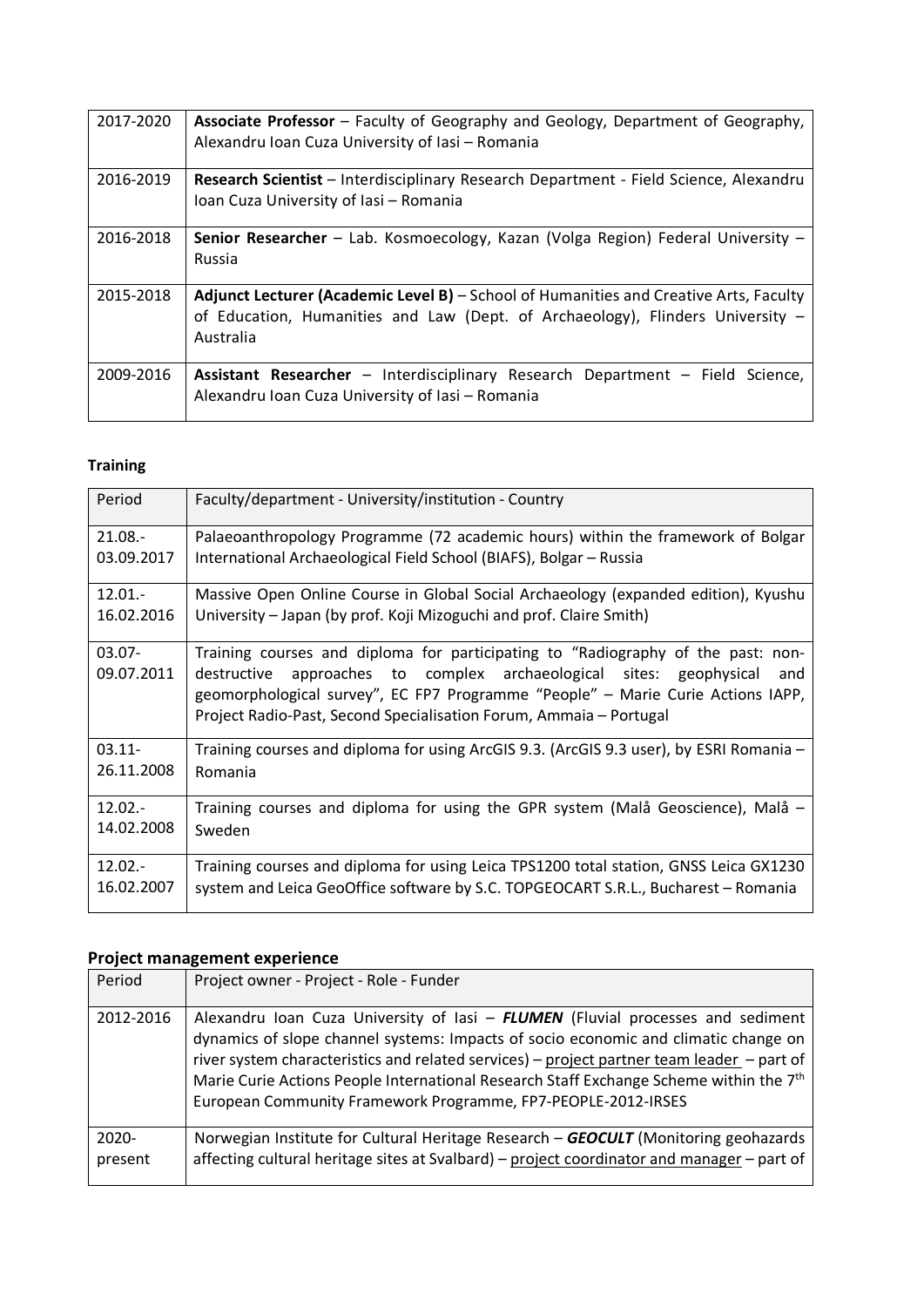|  | Fram Centre Flagship "Effects of Climate Change on Terrestrial Ecosystems, Landscapes, |
|--|----------------------------------------------------------------------------------------|
|  | Society and Indigenous Peoples"                                                        |
|  |                                                                                        |

### **Project member**

| Period           | Project owner - Project - Role - Funder                                                                                                                                                                                                                                                                                           |
|------------------|-----------------------------------------------------------------------------------------------------------------------------------------------------------------------------------------------------------------------------------------------------------------------------------------------------------------------------------|
| 2019-<br>present | Norwegian Institute for Cultural Heritage Research - CULTCOAST (Cultural heritage sites<br>in coastal areas. Monitor, manage and preserve sites and landscapes under climate<br>change and development pressure) - project member - Research Council of Norway,<br>MILJØFORSK, Project number 294314                              |
| 2019-2021        | Norwegian Institute for Cultural Heritage Research - SVEA (Svea - cultural memories in<br>closing plan and documentation project) - project member - Store Norske Spitsbergen<br>Kulkompani, Project number 1021435-01                                                                                                            |
| 2018-2022        | Alexandru Ioan Cuza University of Iasi - HILANDS (Hidden Landscapes: Exploratory<br>Remote-sensing for the Archaeology of the Lost Roads, Borders and Battlefields of South-<br>Eastern Carpathians) - project key expert - Complex Frontier Research Projects<br>(UEFISCDI, Romania), Project number PN-III-P4-ID-PCCF-2016-0090 |
| 2014-2017        | Alexandru Ioan Cuza University of Iasi - PROSPECT (Non-destructive investigations in<br>complex archaeological sites. An integrated model of applied research of the immobile<br>cultural heritage) - project key expert - Joint Applied Research Projects (PCCA, Romania),<br>Project number PN-II-PT-PCCA-2013-4-2234           |
| 2014-2015        | Management plans for Natura 2000 sites: ROSCI0255 (Dersca Peat, Botoșani county),<br>ROSCI0391 (Siretul Mijlociu - Bucecea, Botoșani county and Suceava county: Hânțești),<br>ROSPA0049 (ponds from Ibănesei-Bășeu-Podrigani valley, Botoșani county) - project GIS<br>expert - private contract                                  |
| 2008             | Alexandru Ioan Cuza University of Iasi - 3D scanning and topographic surveys for<br>settlements from Tinosu, Tangâru, Sălcuța, Popești and Stelnica, contract with the<br>Institute of Archaeology Bucharest, director: lecturer PhD Neculai Bolohan                                                                              |

## **Supervision of students**

| Master's<br>students | Ph.D.<br>students | University/institution - Country                 |
|----------------------|-------------------|--------------------------------------------------|
|                      |                   | Alexandru Ioan Cuza University of Iasi - Romania |

## **Other relevant professional experiences**

| Period           |          |                                                                              | <b>REVIEW BOARDS</b> |                |
|------------------|----------|------------------------------------------------------------------------------|----------------------|----------------|
| 2020-<br>present | Reviewer | Board<br>(https://www.mdpi.com/journal/sustainability/submission reviewers)  | οt                   | Sustainability |
| 2018-<br>present |          | Editorial Board Member: Journal of Geography and Cartography, Earth Sciences |                      |                |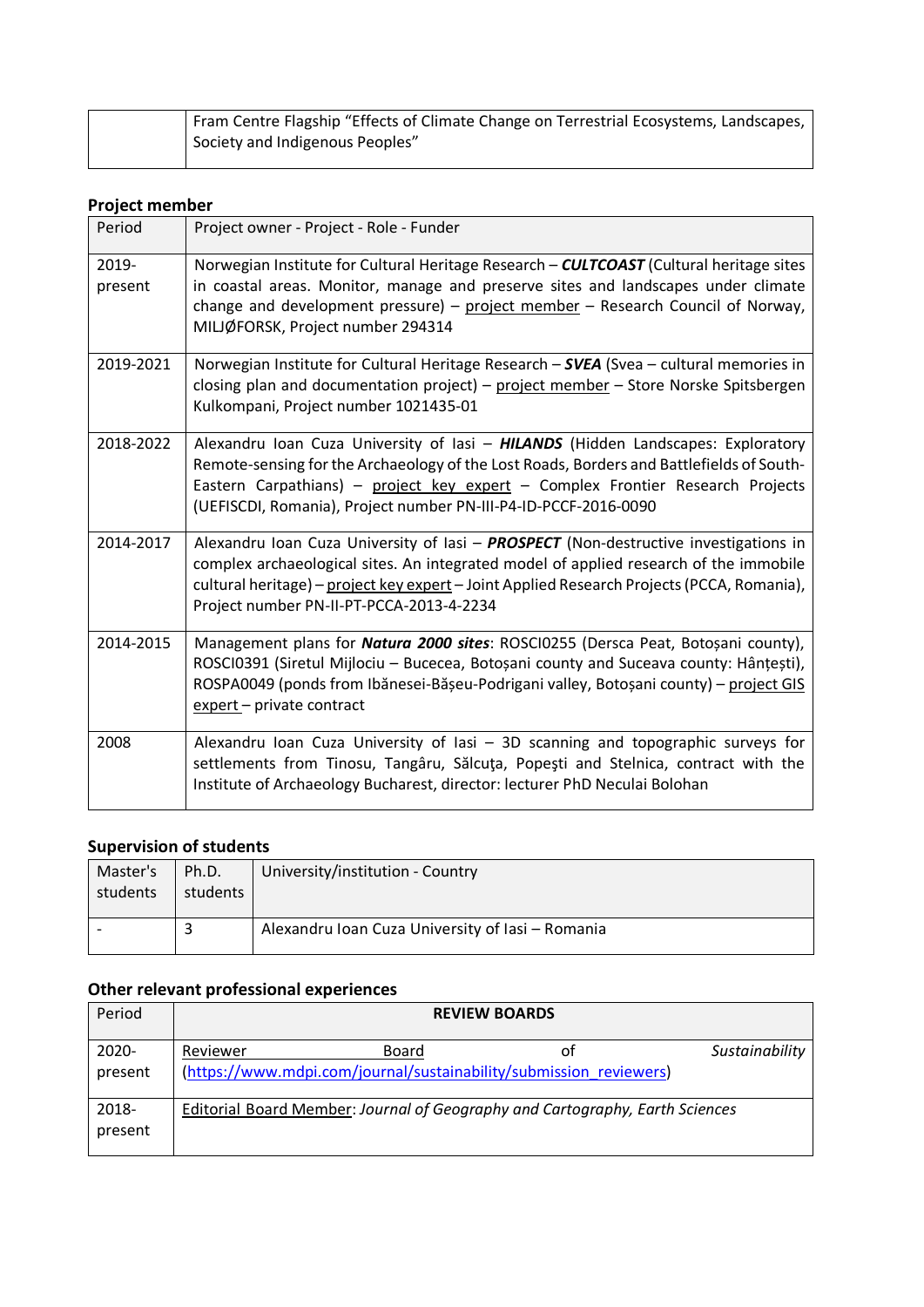| 2016-<br>present | Scientific Reviewer for the following journals: Journal of Archaeological Science, Remote<br>Sensing, Journal of Maps, Water, Sustainability, ISPRS International Journal of Geo-<br>Information, Geosciences, Hydrology, Forests, Earth Sciences Research Journal, Land,<br>International Journal of Applied Geospatial Research, Sustainable Geoscience and<br>Geotourism, Atmosphere, Journal of Mountain Science, Marine Geodesy, Sensors, WIREs<br>Climate Change, Applied Sciences, Miscellanea Geographica |
|------------------|-------------------------------------------------------------------------------------------------------------------------------------------------------------------------------------------------------------------------------------------------------------------------------------------------------------------------------------------------------------------------------------------------------------------------------------------------------------------------------------------------------------------|
| 2017-<br>present | <b>Expert Evaluator</b> of the Executive Agency for Higher Education, Research, Development<br>and Innovation Funding (UEFISCDI), Romania:<br>2017 - Complex Projects Completed in Consortia (PCCDI)<br>2019 - Experimental Demonstrative Projects (PED)                                                                                                                                                                                                                                                          |
| 2018-<br>present | Expert Evaluator for the European Commission (EC) (expert no: EX2012D132148):<br>2019 - Horizon 2020 Marie Skłodowska-Curie Actions Individual Fellowships Programme<br>(MSCAIF)                                                                                                                                                                                                                                                                                                                                  |
| 2019-<br>present | <b>Expert Evaluator for the National Science Centre (Narodowe Centrum Nauki, Poland):</b><br>2019 – Preludium 16 – funding opportunity for research projects carried out by researchers<br>beginning their academic career, without doctorate                                                                                                                                                                                                                                                                     |
| 2019-<br>2020    | Guest Editor for Special Issue (Cultural Heritage and Natural Disasters) in Sustainability<br>journal (https://www.mdpi.com/journal/sustainability/special_issues/CHND)                                                                                                                                                                                                                                                                                                                                           |
| 2019             | External Reviewer for the EU Report Science for Disaster Risk Management 2020: acting<br>today, protecting tomorrow (Science for DRM). Chapter Cultural Heritage                                                                                                                                                                                                                                                                                                                                                  |
| 2020-<br>present | Scientific Reviewer for the CAA (Computer Applications and Quantitative Methods in<br>Archaeology) Conference, Conference Proceedings, and Journal of Computer Applications<br>in Archaeology                                                                                                                                                                                                                                                                                                                     |
| 2020-<br>present | <b>Expert Evaluator</b> for the National Centre of Science and Technology Evaluation<br>(Kazakhstan)                                                                                                                                                                                                                                                                                                                                                                                                              |

| Period              | <b>MEMBERSHIPS OF ACADEMIES / SCIENTIFIC SOCIETIES</b>                                                      |
|---------------------|-------------------------------------------------------------------------------------------------------------|
| $2013 -$<br>present | Member – Association of Polar Early Career Scientists (APECS)                                               |
| $2013 -$<br>present | Member - Flinders Archaeological Society, AUS (FAS)                                                         |
| $2013 -$<br>present | Member – Romanian Association of Limnogeography, RO (ARLG)                                                  |
| 2018-<br>present    | Member – UCL Institute for Risk and Disaster Reduction, UK (IRDR)                                           |
| $2020 -$<br>present | Member – National Council for Attestation of University Degrees, Diplomas and<br>Certificates, RO (CNATDCU) |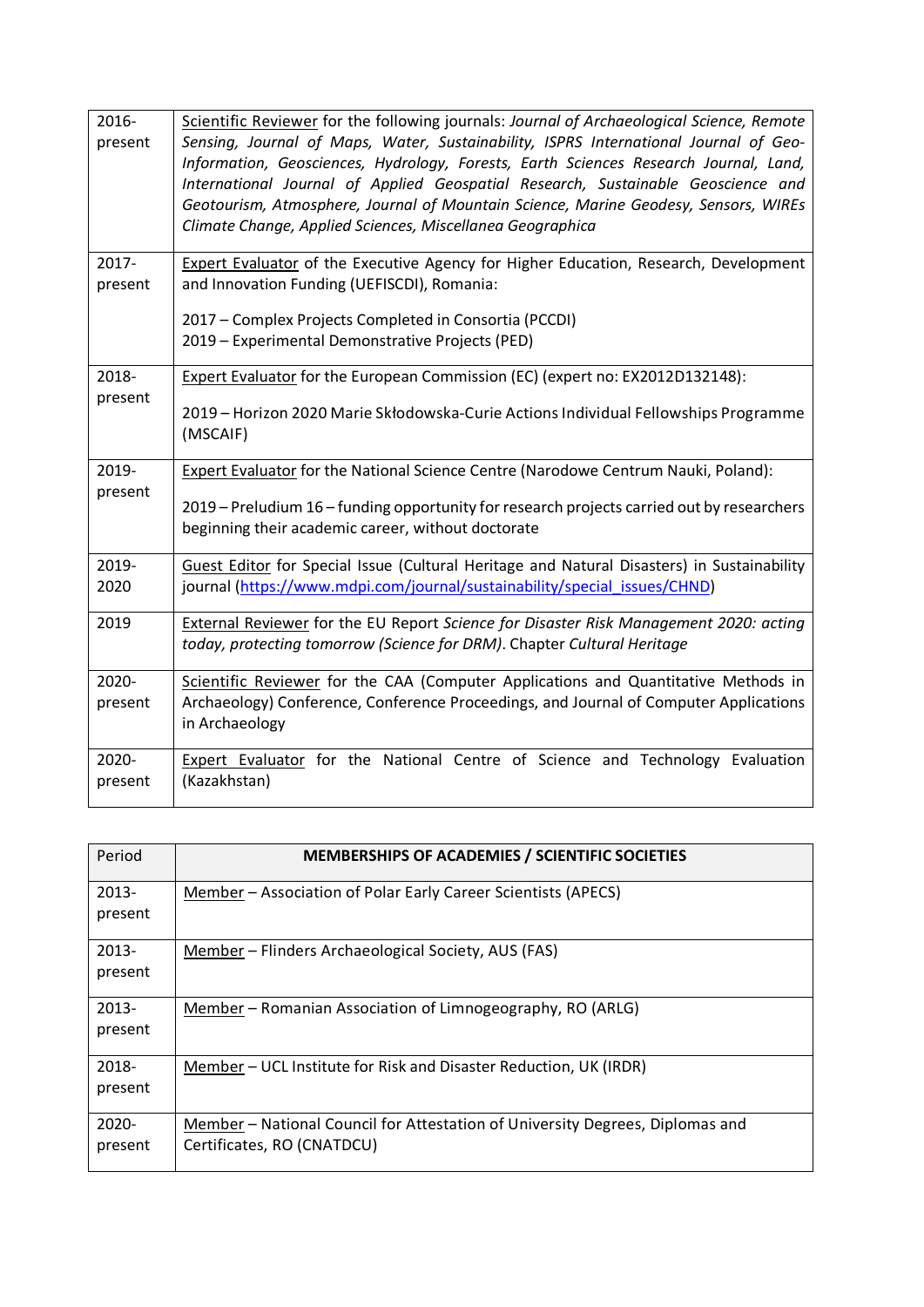## **Publications**

Author and co-author of 36 scientific papers, 1 book, and 1 book chapter; out of which 24 papers in ISI journals with impact factor, 12 papers in peer reviewed journals without impact factor and peer reviewed conference proceedings (H-index Google Scholar – 12, ISI WoS – 9).

## **Articles indexed in ISI WOS**

- 1. Nicu I.C., Lombardo L., Rubensdotter L. (2020) Preliminary Assessment of Retrogressive Thaw Slumps in Nordenskiöld Land Area of Svalbard. Implications for Cultural Heritage. **Remote Sensing** 12 (in press)
- 2. Williamson J., Nicu I.C. (2020) Photogrammetric Measurement of Erosion at the Sabbath Point Beothuk Site in Central Newfoundland, Canada. **Sustainability** 12 (in press)
- 3. Lombardo L., Tanyas H., Nicu I.C. (2020) Spatial Modeling of Multi-hazard Threat to Cultural Heritage Sites. **Engineering Geology** (in press).
- 4. Nicu I.C., Stalsberg K., Rubensdotter L., Martens V.V., Flyen A.-C. (2020) Coastal Erosion Affecting Cultural Heritage in Svalbard. A Case Study in Hiorthhamn (Adventfjorden) – an Abandoned Mining Settlement. **Sustainability** 12(6):2306. doi:10.3390/su12062306.
- 5. Asăndulesei A., Tencariu F.A., Nicu I.C. (2020) *Pars pro toto* remote sensing data for the reconstruction of a rounded Chalcolithic site from NE Romania: the case of Ripiceni – *Holm* settlement (Cucuteni culture). **Remote Sensing** 12(5): 887. doi:10.3390/rs12050887.
- 6. Nicu I.C., Mihu-Pintilie A., Williamson J. (2019) GIS-based and statistical approaches in Archaeological Predictive Modelling (NE Romania). **Sustainability** 11(21): 5969. doi:10.3390/su11215969.
- 7. Nicu I.C. (2019) Natural risk assessment and mitigation of cultural heritage sites from North-eastern Romania (Valea Oii river basin). **Area** 51(1): 142–154. doi:10.1111/area.12433.
- 8. Mihu-Pintilie A., Nicu I.C. (2019) GIS-based landform classification of Eneolithic archaeological sites in the Plateau-plain transition zone (NE Romania): habitation practices vs flood hazard perception. **Remote Sensing** 11(8): 915. doi:10.3390/rs11080915.
- 9. Nicu I.C., Usmanov B., Gainullin I., Galimova M. (2019) Shoreline Dynamics and Evaluation of Cultural Heritage Sites on the Shores of Large Reservoirs: Kuibyshev Reservoir, Russian Federation. **Water** 11(3): 591. doi:10.3390/w11030591.
- 10. Nicu I.C., Stoleriu C.C. (2019) Land Use Changes and Dynamics over the last Century Around Churches of Moldavia, Bukovina, Northern Romania – Challenges and Future Perspectives. **Habitat International** 88: 101979. doi:10.1016/j.habitatint.2019.04.006.
- 11. Nicu I.C., Asăndulesei A. (2018) GIS-based Evaluation of Diagnostic Areas in Landslide Susceptibility Analysis of Bahluiet River Basin (Moldavian Plateau, NE Romania). Are Neolithic Sites in Danger? **Geomorphology** 314:27–41. doi:10.1016/j.geomorph.2018.04.010.
- 12. Nicu I.C. (2018) Is overgrazing really influencing soil erosion? **Water** 10(8): 1077. doi:10.3390/w10081077.
- 13. Usmanov B., Nicu I.C., Gainullin I., Khomyakov P. (2018) Monitoring and assessing the destruction of archaeological sites from Kuibyshev reservoir coastline, Tatarstan Republic, Russian Federation. A case study. **Journal of Coastal Conservation** 22(2): 417–429. doi:10.1007/s11852-017-0590-9.
- 14. Nicu I.C. (2018) Application of analytic hierarchy process, frequency ratio, and statistical index to landslide susceptibility: an approach to endangered cultural heritage. **Environmental Earth Sciences** 77(3): 79. doi:10.1007/s12665-018-7261-5.
- 15. Nicu I.C. (2017) Frequency Ratio and GIS-based Evaluation of Landslide Susceptibility Applied to Cultural Heritage Assessment. **Journal of Cultural Heritage** 28: 172–176. doi:10.1016/j.culher.2017.06.002.
- 16. Nicu I.C. (2017) Natural hazards a threat for immovable cultural heritage. A review. **International Journal of Conservation Science** 8(3): 375–388.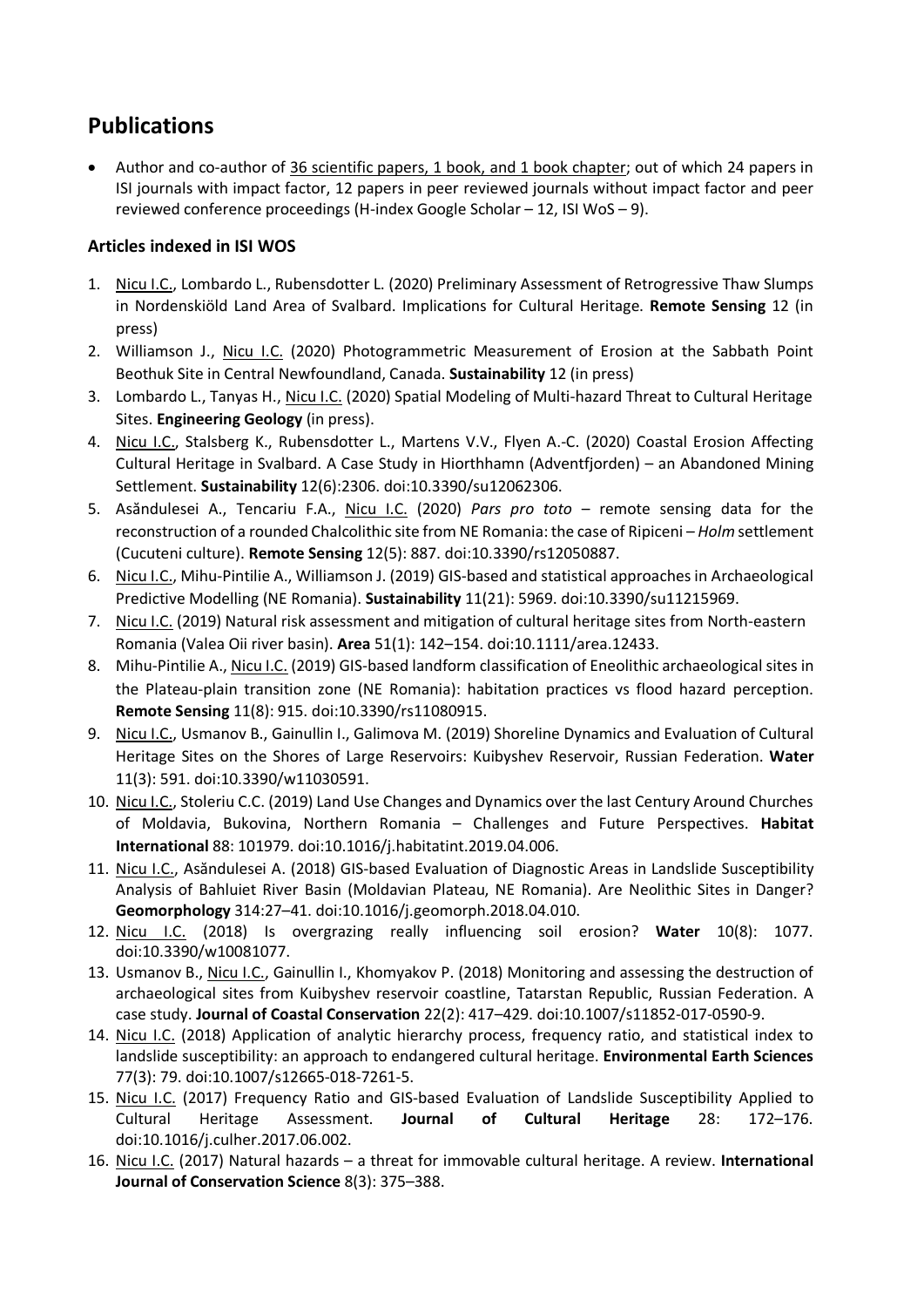- 17. Nicu I.C. (2017) Tracking natural and anthropic risks from historical maps as a tool for cultural heritage assessment: a case study. **Environmental Earth Sciences** 76(9): 330. doi:10.1007/s12665-017-6656-z.
- 18. Lesenciuc C.D., Juravle D.T., Secu C.V., Nicu I.C., Breaban I.G. (2017) Using old landslide-dammed lakes to assess sediment delivery rates in small catchments – case study: Iezer Lake from the Romanian Carpathians. **Carpathian Journal of Earth and Environmental Sciences** 12(2): 499–512.
- 19. Nicu I.C. (2016) Cultural heritage assessment and vulnerability using Analytic Hierarchy Process and Geographic Information Systems (Valea Oii catchment, North-eastern Romania). An approach to historical maps. **International Journal of Disaster Risk Reduction** 20: 103–111. doi:10.1016/j.ijdrr.2016.10.015.
- 20. Nicu I.C., Romanescu G. (2016) Effect of natural risk factors upon the evolution of Chalcolithic human settlements in Northeastern Romania (Valea Oii watershed). From ancient time dynamics to present day degradation. **Zeitschrift für Geomorphologie** 60(1): 1–9. doi:10.1127/zfg/2015/00174.
- 21. Mihu-Pintilie A., Asăndulesei A., Nicu I.C., Stoleriu C.C., Romanescu G. (2016) Using GPR for assessing the volume of sediments from the largest natural dam lake of the Eastern Carpathians: Cuejdel Lake, Romania. **Environmental Earth Sciences** 75(8): 710. doi:10.1007/s12665-016-5537-1.
- 22. Romanescu G., Bounegru O., Stoleriu C.C., Mihu-Pintilie A., Nicu I.C., Enea A., Stan C.O. (2015) The ancient legendary island of PEUCE – myth or reality? **Journal of Archaeological Science** 53: 521–535. DOI:10.1016/j.jas.2014.11.014.
- 23. Romanescu G., Nicu I.C. (2014) Risk maps for gully erosion processes affecting archaeological sites in Moldavia, Romania. **Zeitschrift für Geomorphologie** 58(4): 509–523. doi:10.1127/0372- 8854/2014/0133.
- 24. Asăndulesei A., Istina L., Cotiugă V., Tencariu F.A., Caliniuc Ș., Balaur R. Ș., Crețu A.-P., Nicu I.C., Venedict B. (2012) Cesium magnetometer survey in the Cucuteni settlement of Fulgeriș - La Trei Cireși, Bacău County, Romania. **Romanian Reports in Physics** 64(3): 878–890.

#### **Books**

1. Nicu I.C. (2016) Hydrogeomorphic Risk Analysis Affecting Chalcolithic Archaeological Sites from Valea Oii (Bahlui) Watershed, Northeastern Romania. An Interdisciplinary Approach. **Springer International Publishing**: Dordrecht, Netherlands. doi:10.1007/978-3-319-25709-9.

#### **Book chapters**

1. Nicu I.C. (2019) Natural Hazards vs Cultural Heritage. In: Smith, C. (ed) Encyclopedia of Global Archaeology. 2nd Edition. **Springer**, Cham. doi:10.1007/978-3-319-51726-1\_3185-1.

#### **Articles indexed in International Databases (IDB)**

- 25. Nicu I.C. (2016) An archaeogeomorphological approach applied in the study of a Chalcolithic civilization from north-eastern Romania. **DigIt Journal of the Flinders Archaeological Society** 3: 64– 69.
- 26. Asăndulesei A., Nicu I.C., Asăndulesei M. (2015) Archaeological prospection and natural risk management in prehistoric sites from Eastern Romania. A case study: settlement from Costești, Cier (Iași County, Romania). **Proceedings of the Second International Conference held at the State Hermitage Museum, Virtual Archaeology (Methods and benefits)**, Saint Petersburg, The State Hermitage Publishers: 89–103.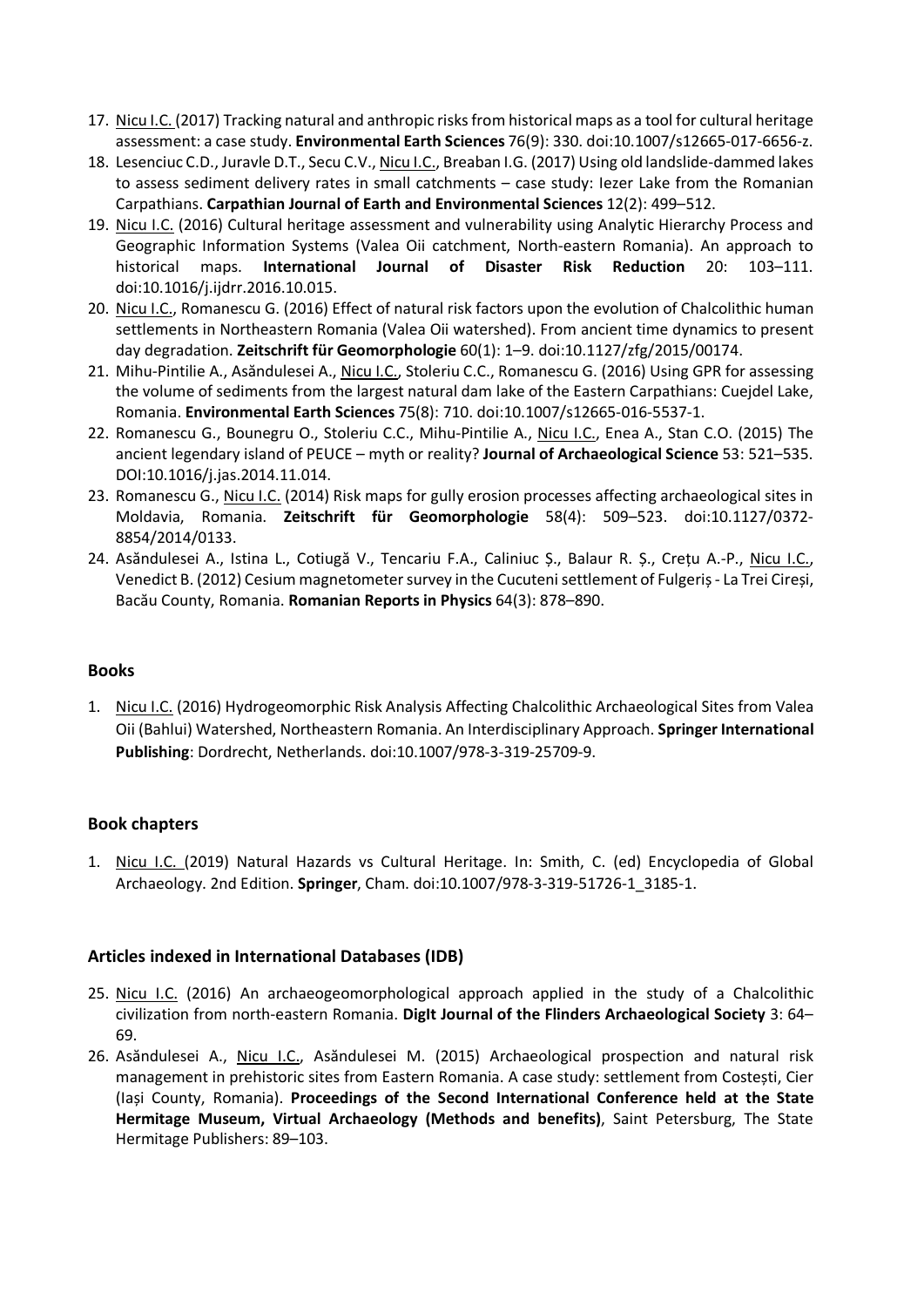- 27. Asăndulesei A., Nicu I.C., Balaur R.Ș., Caliniuc Ș., Asăndulesei M., Cotiugă V. (2015) Integrated prospection methods for documenting threatened prehistoric archaeological sites from north-eastern Romania. **Archaeologia Polona** 53: 425–430.
- 28. Romanescu G., Nicu I.C. (2015) Evolution of human settlements and natural risk factors. A case study of Chalcolithic archaeological sites in the Valea Oii watershed (Romania). **Archaeologia Polona** 53: 607–611.
- 29. Brigand R., Asăndulesei A., Nicu I.C. (2014) Autour de la station eponyme de Cucuteni: Paysage et peuplement (Valea Oii, Iasi, Roumanie). **Tyragetia** SN, vol. VIII [XIII] 1: 89–106.
- 30. Mihu-Pintilie A., Romanescu G., Stoleriu C.C., Nicu I.C., Asăndulesei A., Schmaltz E. (2014) Natural dam lakes from Cuejdiu watershed (Stanisoarei Mts.) – non-invasive methods used for bathymetric maps. International Conference of Romanian Limnogeographical Association – "Water resources and **wetlands"** (Eds) Gâștescu P., Marszelewski W., Brețcan P., Târgoviște: Transversal 130–137, ISSN 2285-7923.
- 31. Niculiță I., Cotiugă V., Zanoci A., Asăndulesei A., Băț M., Romanescu G., Tencariu F.A., Nicu I.C., Caliniuc Ș. (2012) Magnetometric prospections in the Thraco-Getae fortress from Saharna Mare, Rezina district, Republic of Moldova. BAR S2433: Interdisciplinary Research in Archaeology, **Proceedings of the First Arheoinvest Congress**, Archaeopress, Oxford, ISBN 9781407310329.
- 32. Nicu I.C., Mihu-Pintilie A. (2012) Hydrogeomorphological risk analysis models in experimental river basins. Case study: Băiceni – Cucuteni Museum gully (Oii Valley watershed). **Papers of the "Dimitrie Cantemir" Geographical Seminar** 34: 15–22.
- 33. Nicu I.C., Asăndulesei A., Brigand R., Cotiugă V., Romanescu G., Boghian D. (2012) Integrating geographical and archaeological data in the Romanian Chalcolithic. Case study: Cucuteni settlements from Valea Oii (Sheep Valley – Bahlui) watershed. **Geomorphic Processes and Geoarchaeology. From Landscape Archaeology to Archaeoturism,** International Conference, Moscow-Smolensk, Russia, <<Universum>>, p. 204–207.
- 34. Nicu I.C., Romanescu G., Stoleriu C.C. (2011) Lake basins morpho-hydrographical evolution and archaeological sites location from Valea Oii Watershed (Bahlui). **Lakes, reservoirs and ponds. Romanian Journal of Limnology** 5(2): 71–83.
- 35. Nicu I.C., Romanescu G. (2010) The use of Leica TCR 1201 total station in the mapping of the Red Lake basin (Eastern Carpathians) and of the adjacent wetland. **Romanian water resources. Vulnerability at the anthropic pressures**, (eds) Petre Gâștescu, Petre Brețcan – Târgoviște: Transversal: 289–295.
- 36. Lesenciuc D.C., Mihu-Pintilie A., Nicu I.C., Condorachi D. (2010) Iezer Lake geomorphological characteristics from Feredeu Mountains. **Romanian water resources. Vulnerability at the anthropic pressures**, (eds) Petre Gâștescu, Petre Brețcan – Târgoviște: Transversal: 283–288.

#### **Prizes, awards**

- Top cited article award from Royal Geographical Society with IRB for period January 2018 December 2019 for the following paper: Nicu I.C. (2019) Natural risk assessment and mitigation of cultural heritage sites in North-eastern Romania (Valea Oii river basin). **Area** 51(1):142-154. doi:10.1111/area.12433.
- Top reviewers in Environment and Ecology, awarded by publons.com [\(https://publons.com/researcher/1347915/ionut-cristi-nicu\)](https://publons.com/researcher/1347915/ionut-cristi-nicu) (September 2019)
- Top reviewers in Cross-Field, awarded by publons.com [\(https://publons.com/researcher/1347915/ionut-cristi-nicu\)](https://publons.com/researcher/1347915/ionut-cristi-nicu) (September 2019)
- Young scientist travel award granted by International Union for Quaternary Research (INQUA) to attend the XIX INQUA 2015 Conference (Nagoya, Japan), Quaternary Perspectives on Climate Change, Natural Hazards and Civilization.